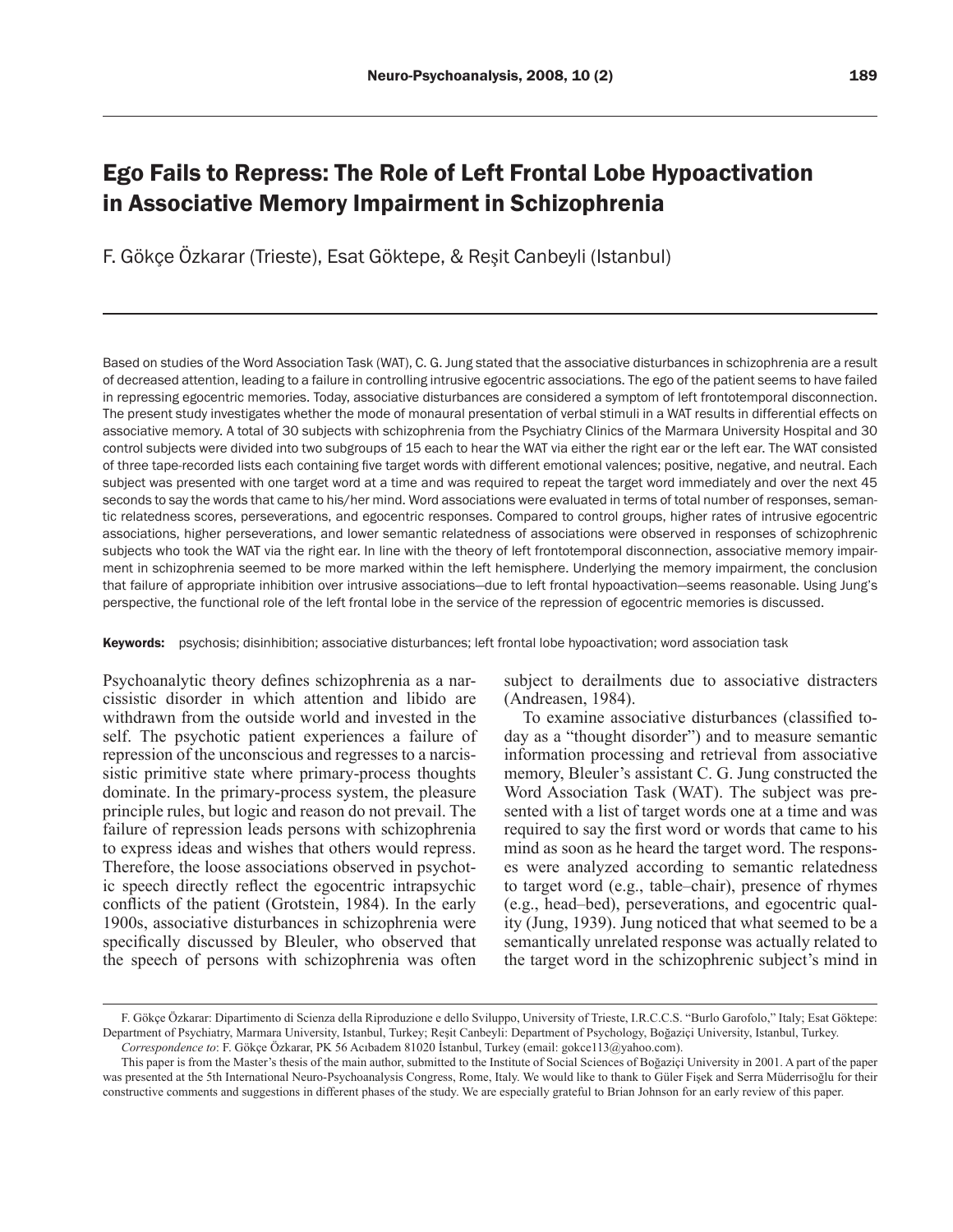an egocentric fashion. The normal flow of associations in the mind of the patient was interrupted by intrusive egocentric associations that reflected the current emotional concerns of the subject.

The following example from Jung's application of the WAT shows the intrusion of hypochondriacal anxiety into the associations of a subject with paranoid schizophrenia.

Jung, "Paralysis."

Patient, "Bad food . . . excess work . . . too little sleep . . . telephone, these are the natural causes . . . tuberculosis, dorsal spine . . . there comes the paralysis, only these are indicated as paralysis . . . tortured, manifested by certain pain, these are how the things are with me, the pain is not far from me . . . I belong to monopoly, to payments . . . banknote—here is stabilized the sufferings—this is a correct system . . . crutch . . . the development of dust . . .—I need immediate help!" [Jung, 1907/1995]

Elaborated within the clinical history and current concerns of that patient, the unrelated responses get connected as remote but related associations. First, he associates to the factors he thinks may be causes of paralysis. Then another illness, tuberculosis, is caught up in the network, due to his preoccupations with health. He tries to turn back to the previous network related to the target word, by retrieving "dorsal spine," but intense hypochondriac anxiety provokes the intrusive association "tortured . . . pain . . . the pain is not far from me." Then his current preoccupation with the cost of the hospital treatment (monopoly, payments, banknotes) is activated. Then he rationalizes the treatment as a "correct system, like a crutch for him." And stressed by the uncontrollable flow of associations he shouts out, "I need immediate help!"

These intrusive associations, which sounded bizarre to the listener, were considered to be so out of mental control that even the patients were unable to follow and explain the connections underlying their own responses. When distracted, normal subjects produced responses similar to the responses of schizophrenic subjects, with more rhyming responses and perseverations. Jung theorized that attentional reduction in schizophrenia decreased control over semantic memory and facilitated automatic processing of associations, causing the intrusion of egocentric associations.

Consistent with Jung's thinking of a century ago, modern studies of semantic priming tasks and cuedword recall tasks also detect increased activation in semantic association networks in subjects with schizophrenia (Nestor et al., 1998; Spitzer et al., 1994). The overactivation of semantic memory in subjects with schizophrenia is considered to be the reason for intrusive associations leading to loosening of associations (Aloia et al., 1998). This overactivation of semantic memory with loose associations is found to be more frequent in patients with severe formal thought disorder (TD), than in low TD and non-TD patients (Aloia et al., 1998; Spitzer et al., 1994). The findings of semantic priming, semantic fluency, word recall, and WAT studies (Levine, Caspi, & Laufer, 1997; Levine, Schild, Kimhi, & Schreiber, 1996) all point to the possibility that semantic association networks of subjects with schizophrenia are overactivated with egocentric associations due to failure of inhibition.

Regarding the underlying neurobiology of associative disturbances, several studies of a semantic fluency task report a neural circuitry impairment along the semantic association networks of subjects with schizophrenia (Baaré et al., 1999; Chen, Lam, Chen, Nguyen, & Chan, 1996; Feinstein, Goldberg, Nowlin, & Weinberger, 1998; Kerns, Berenbaum, Barch, Banich, & Stolar, 1999; Rossell, Rabe-Hesketh, Shapleske, & David, 1999). This neural impairment is thought to lead to disorganization in semantic memory, which in turn prepares the ground for the production of loose associations. Functional neuroimaging techniques during cognitive tasks, which require the activation of the frontal lobe, repeatedly detect hypofrontality in subjects with schizophrenia (Hazlett et al., 2000; Higashima et al., 2000; Nohara et al., 2000). There are studies pointing to left temporal lobe dysfunction in schizophrenia (Bruder, 1994; Flor-Henry, 1969). It is known that both left frontal and left temporal lobe damage can impair associative memory of normal individuals (Dimitrov et al., 1999). Therefore, the finding that subjects with schizophrenia display a left frontotemporal dysfunction (Rushe, Woodruff, Murray, & Morris, 1999) points to the role of left frontotemporal dysfunction in associative memory impairment in schizophrenia. Supporting this finding is a CT finding of enlargement in the left sylvian fissure, separating the temporal and frontal lobes in subjects with schizophrenia (McCarley et al., 1989). This enlargement is correlated with positive symptoms of schizophrenia, especially thought disorder. Reduced interaction between frontal and temporal lobes in the left hemisphere of schizophrenic subjects is also detected by neuroimaging analysis (e.g., Bullmore et al., 1998) and during verbal associative learning tasks (e.g., Rushe et al., 1999).

Consistent with left frontotemporal dysfunction, schizophrenic—compared to control—subjects show greater activation in the left temporal lobe and reduced activation in the left frontal lobe during auditory discrimination tasks (Higashima et al., 2000) and phonological fluency tasks (Yurgelun-Todd et al., 1996).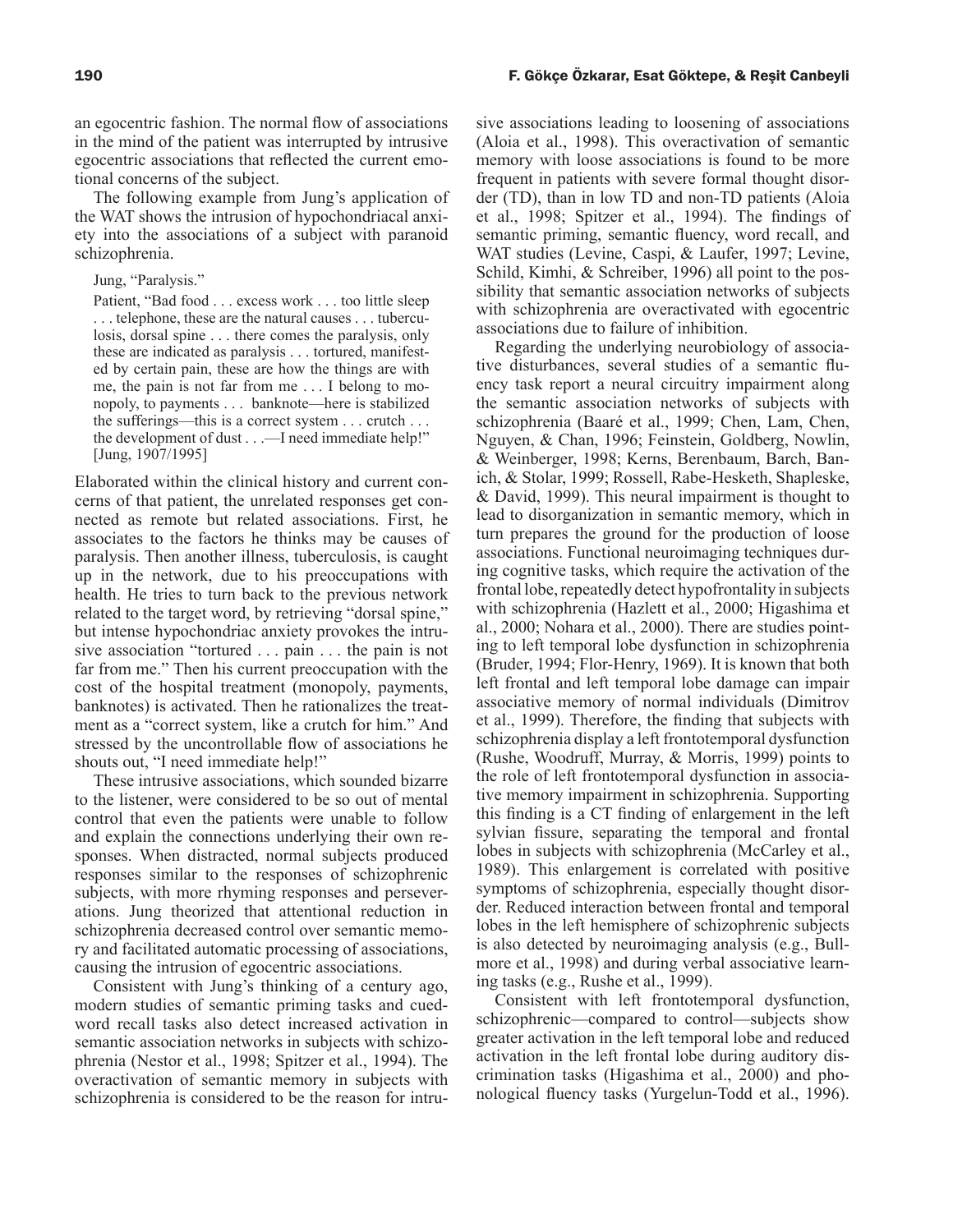There are other studies reporting reduced activation in the left frontal lobe of schizophrenic subjects during verbal associative learning tasks, semantic fluency tasks, and the Wisconsin Card Sorting Test (Chen et al., 1996; Morice, 1990; Nohara et al., 2000). Impairment in information processing in the left prefrontal cortex of neuroleptic-free schizophrenic subjects was also demonstrated by findings of low EEG coherence in left prefrontal regions. Interestingly, this impairment was correlated with positive symptoms of schizophrenia, such as the loose associations observed in formal thought disorder (Tauscher, Fischer, Neumeister, Rappelsberger, & Kasper, 1998).

On the other hand, while several studies indicate a frontotemporal dysfunction in the left hemisphere, there are also studies demonstrating such a dysfunction in both hemispheres. Using functional MRI during a verbal recall task, it was detected that while frontal activation was higher than temporal activation in control subjects, the reverse was true in schizophrenic subjects (Yurgelun-Todd, Baird, Gruber, Cohen, & Renshaw, 1997). This increased temporal and reduced frontal activity in schizophrenic subjects was suggested as the cause of frontotemporal network dysfunction leading to semantic memory deficits. However, the detected dysfunction was reported as a bilateral problem, rather than a problem specific to the left hemisphere. Also, Hazlett et al. (2000) observed a bilateral pattern of activation during a recent study of word recall and proposed this to be the reason for frontotemporal disconnectivity

Although a disconnection based on an overactivated left temporal and an underactivated left frontal lobe was repeatedly reported in studies discussed above, the inconsistent results of monaural (Galin, Rodgers, & Merrin, 1990; Kwapil, Chapman, & Chapman, 1992) and dichotic listening studies (Bruder, 1994; Grosh, Dochetry, & Wexler, 1995) have not provided a clear picture of whether the left or the right temporal lobe shows more overactivation in memory networks. In addition, it remains uncertain whether bilateral hypofrontality (e.g., Weinberger, Berman & Daniel, 1991), or left frontal hypoactivation (e.g., Higashima et al., 2000; Nohara et al., 2000) is the case. The existence of more severe hypofrontality in one hemisphere suggests lateralization of associative memory impairment.

To our knowledge, only one group of researchers focused on the lateralization of associative disturbances in schizophrenia. Kiefer, Weisbrod, Kern, Maier, and Spitzer (1998), measuring the event-related potentials during indirect semantic priming tasks, found that in normal individuals left-hemisphere semantic processing focused on close associations (e.g. "pencil–wood") and inhibited remote associations (e.g., "pencil–ecosystem"), whereas right-hemisphere semantic processing facilitated both close and remote associations (e.g. "pencil–wood–tree–forest–flora–ecosystem"). Observing the lateralized semantic and indirect semantic priming effects in people with schizophrenia, Weisbrod, Maier, Harig, Himmelsbach, and Spitzer (1998) found that remote associations were facilitated by both hemispheres of schizophrenic subjects. This was interpreted as a failure of inhibition, related to semantic processing in the left hemisphere. According to Weisbrod, Kiefer, Marzinzik, and Spitzer (2000), deficient processing in left frontal areas is the reason for failure of response inhibition in schizophrenic individuals.

The neuroscientific studies summarized above mostly state that left frontal hypoactivation leads to a disinhibition of semantic associations encoded in the temporal memory system. This disinhibition causes an overflow of egocentric semantic associations. The explanation can be stated in psychoanalytic terms as: Due to the ego's failure of repression (probably with left frontal hypoactivation underlying it), disinhibited egocentric memories intrude into the consciousness of schizophrenic individuals. The invaded consciousness can be observed by the presence of egocentric associations that sound bizarre and meaningless to the listener. However, these remote associations are subjectively meaningful and semantically connected in the primary-process system. Self-focused associations, free of left frontal inhibition, reflect the primitive nature of primary-process thoughts, which are probably encoded in the right-hemisphere semantic system. Combining the neurology of left frontal hypoactivation with the psychological construct of invasion into consciousness of egocentric associations is a neuropsychoanalytic conceptualization.

## The aims of the present study

Although most studies point to the role of left-hemisphere dysfunctions in associative impairments—consistent with a neuropsychoanalytic perspective—some other studies consider the impairment as an outcome of bilateral dysfunction. Therefore, to observe whether associative memory impairment in schizophrenia varies depending on the hemispheric network (left frontotemporal vs. right frontotemporal networks), we decided to construct a WAT consisting of emotionally positive, negative, and neutral target words to be applied monaurally. During monaural stimulation, the temporal cortex contralateral to the stimulated ear is activated initially, prior to the stimulation of the ipsi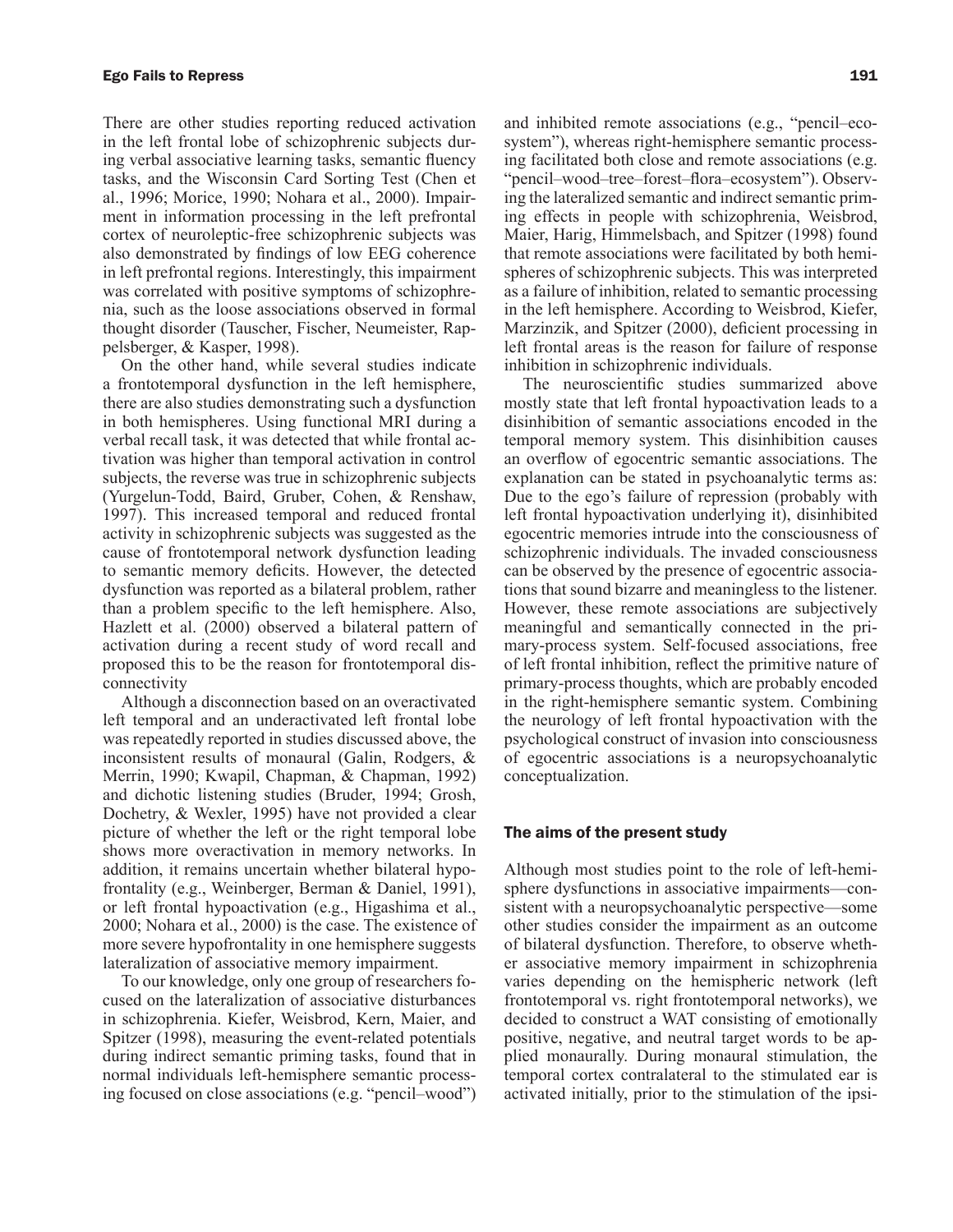lateral cortex (Connolly, 1985). Monaural application of the revised WAT was expected to reveal whether associative memory performance varies depending on which hemispheric network (left vs. right) was initially activated. Based on the accumulated evidence in the literature, inhibition of the network in the left hemisphere was predicted to be more impaired.

In addition, the mnemonic difficulties experienced by subjects with schizophrenia seem to vary according to the emotional valence of the stimuli (Bell, Bryson, & Lysaker, 1997; Mueser et al., 1996). For instance, schizophrenic subjects' immediate recall and delayed recall for negative-affect materials were reported to be superior to those for positive-affect materials (cf. Calev, 1996). Considering that in intact brains the right frontal lobe is specialized for negative-affect processing, whereas the left frontal lobe is specialized for positiveaffect processing (Davidson, 1994), lateralization of associative disturbances would need to be investigated in connection with the lateralization of affect processing. Therefore, the second aim of the present study was to observe whether associative memory performance varies depending on the emotional valence (positive, negative, or neutral) of the target word.

## Method

#### *Subjects*

Participants were 30 schizophrenic subjects on medication and 30 control subjects, all right handed and without a history of previous neurological or auditory deficit. Each group was divided into two subgroups (*n* = 15), one receiving the WAT from the right ear and the other from the left ear.

Schizophrenic subjects were diagnosed by the second author at the Hospital of Marmara University Psychiatry Outpatients and Inpatients Departments, based on DSM-IV criteria. Control subjects were selected from the security staff and interns of the same hospital. Age, completed years of education, and gender were matched among the groups. A one-way analysis of variance revealed no significant difference between groups in terms of age and years of education. The patient subgroups were equal in terms of numbers of outpatients and inpatients (Table 1).

The two patient groups were matched in terms of duration of illness, the number of hospitalizations, total duration of hospitalization, and duration of medication (Table 2).

Hemispheric asymmetry has been shown to vary according to symptomatology (Bruder, 1994; Gruzelier et al., 1999; Gruzelier, Wilson, & Richardson, 1999; Galderisi, Mucci, Mignone, Bucci, & Maj, 1999); thus differences between patient groups in terms of symptoms could lead to misleading results. In the present study, there was no difference between the patient groups in terms of positive- and negative-scale and subscale scores (as shown in Table 2).

## *Materials*

*The Word Association Task (WAT)*: The WAT included three tape-recorded lists of target words (each list with 5 words), consisting of emotionally positive, negative, or neutral content. All words were recorded with the same pitch and neutral tone to equalize the arousability of the lists. The selection of emotionally laden target words was based on a preliminary study carried out with 45 normal subjects (30 females, 15

|                   | Schizophrenics |            |                |            | Controls       |            |                |            |
|-------------------|----------------|------------|----------------|------------|----------------|------------|----------------|------------|
|                   | Left ear       |            | Right ear      |            | Left ear       |            | Right ear      |            |
|                   | M              | <b>SEM</b> | $\overline{M}$ | <b>SEM</b> | $\overline{M}$ | <b>SEM</b> | $\overline{M}$ | <b>SEM</b> |
| Age               | 32.5           | 2.15       | 36.0           | 3.18       | 28.9           | 1.22       | 33.3           | 2.71       |
| Education         | 11.9           | 0.78       | 12.5           | 0.78       | 12.1           | 0.98       | 11.6           | 1.24       |
| Group sizes $(N)$ | 15             |            | 15             |            | 15             |            | 15             |            |
| Male              | 12             |            | 11             |            | 11             |            | 11             |            |
| Female            | 3              |            | $\overline{4}$ |            | 4              |            | $\overline{4}$ |            |
| Outpatient        | 14             |            | 14             |            |                |            |                |            |
| Inpatient         |                |            | 1              |            |                |            |                |            |

Table 1. Sample characteristics of each group

## 192 F. Gökçe Özkarar, Esat Göktepe, & Reşit Canbeyli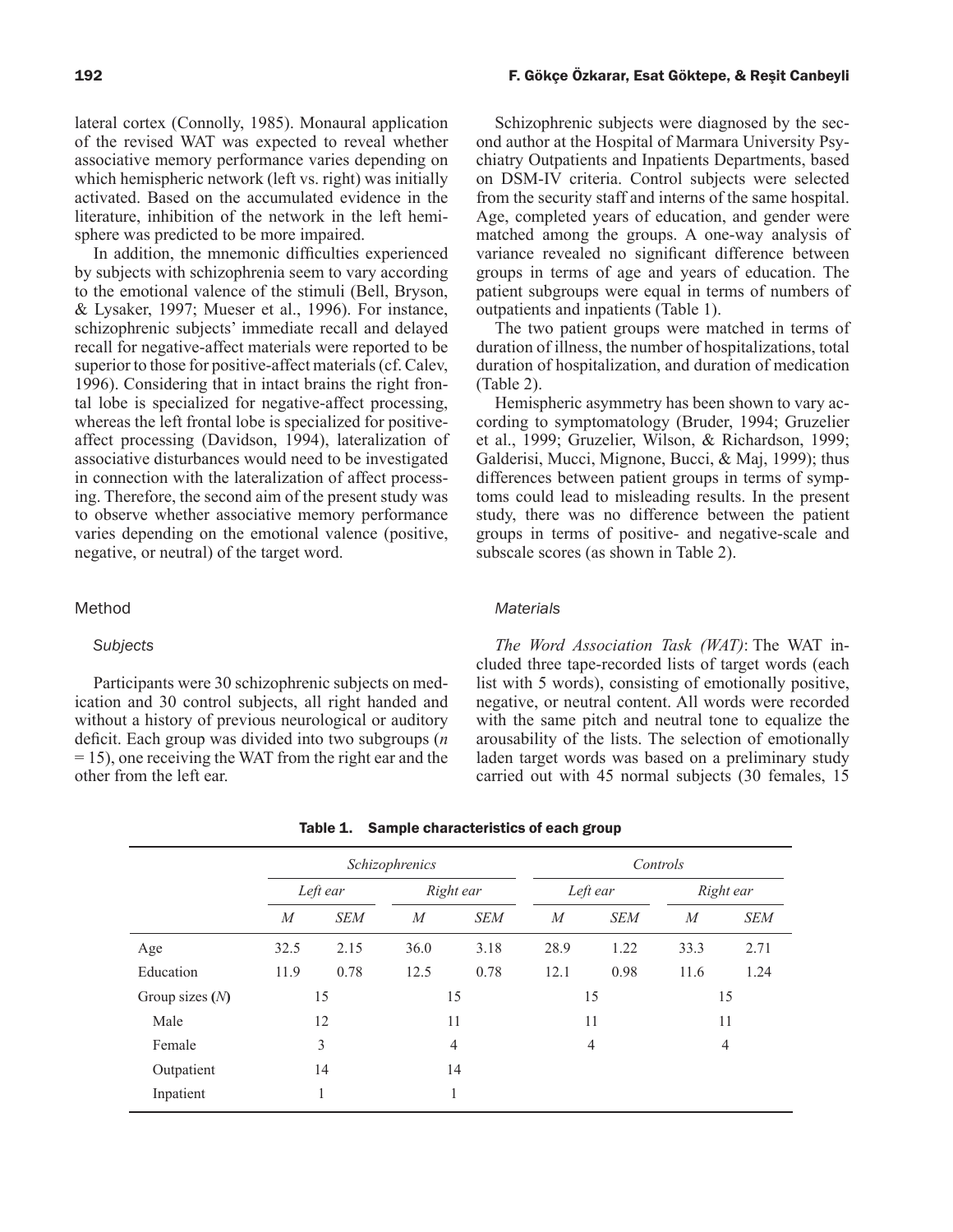|                                           | Schizophrenics |            |                |            |  |  |  |
|-------------------------------------------|----------------|------------|----------------|------------|--|--|--|
|                                           | Left ear       |            |                | Right ear  |  |  |  |
|                                           | M              | <b>SEM</b> | $\overline{M}$ | <b>SEM</b> |  |  |  |
| Duration of illness (years)               | 11.5           | 1.55       | 12.7           | 2.56       |  |  |  |
| Number of hospitalizations (hosp)         | 2.9            | 0.72       | 3.7            | 0.36       |  |  |  |
| Total duration of hospitalizations (days) | 93.3           | 28.01      | 85.4           | 11.27      |  |  |  |
| Duration of medication (years)            | 10.3           | 1.42       | 11.5           | 2.69       |  |  |  |
| Negative-scale score                      | 41.5           | 5.66       | 38.7           | 5.22       |  |  |  |
| Positive-scale score                      | 30.3           | 4.08       | 35.1           | 4.21       |  |  |  |
| Thought disorder subscale score           | 9.3            | 1.60       | 10.8           | 2.38       |  |  |  |

Table 2. Characteristics of the course of illness of the patient groups and their symptom scores

males) and 20 schizophrenic subjects (5 females, 15 males), selected from members of the Schizophrenia Friends Association, medicated outpatients from the Hospital of Istanbul University, and medicated inpatients from the Hospital of Marmara University. In the preliminary study, subjects were asked to write down separately words that evoked negative and positive emotions for them. The responses were than tabulated in a frequency list, and the 5 most frequently used responses for each question were selected as target words to be included in the WAT. If the percentage of usage of a response was not similar in the patient and the control groups, it was not selected as a target word, even if it was in the highest 5 of the frequency list. In addition, when the same word was written as evoking negative emotions by one subject and as evoking positive emotions by another, it was discarded from the frequency list. The neutral target words were selected from words belonging to the categories of household, clothes, and stationery.

*The Scale for the Assessment of Positive Symptoms (SAPS) and Negative Symptoms (SANS):* The Turkish versions (Erkoç, Arkonaç, Ataklı, & Özmen, 1991a, 1991b) of SAPS and SANS (Andreasen, 1990) were used in the study. SAPS and SANS were filled out based on a 1-hour assessment interview conducted by the first author. The behavioral observations during the interview and the clinical history of the patients was reported by their psychiatrists, who had been following them since admission to the hospital. Only complaints present within the month prior to the interview were scored. Scores consisted of a positive-scale score and four subscale scores for SAPS, and a negative-scale score and five subscale scores for SANS.

## *Procedure*

Subjects in each group were randomly assigned to the left- or right-ear subgroups and tested individually. Prior to the experiment, each subject read and signed a written consent form, including a statement of confidentiality. After the experimenter read the instructions, a sample trial for a neutral target word was given prior to the application of the WAT. Only after it was established that the subject totally understood what he/she had to do was the WAT begun. The procedure was the same for all four groups, except that two groups heard the WAT in the right ear while the other two groups heard the WAT in the left ear. In each group, subjects were presented the words successively with a break of 1 minute between words, which they listened to monaurally via an earphone. Each subject was required to repeat the target word as soon as it was presented and then to say the words that came to his/her mind immediately after hearing the target word. After 45 seconds the subject heard the warning of "Stop" via the earphone and, following a pause of 15 seconds, the next target word was presented. Responses for each target word were recorded. To avoid a possible order effect, the presentation of the lists was counterbalanced for each subgroup. The 1-hour interview for SAPS and SANS was carried out with the schizophrenic subjects after the completion of the WAT.

*Verbal responses measured.* Total number of responses, perseverations, egocentric responses, and relatedness scores were measured as dependent variables, for the three lists. Perseverations and egocentric responses scores were computed as percentage scores over total number of responses. Repetition of a certain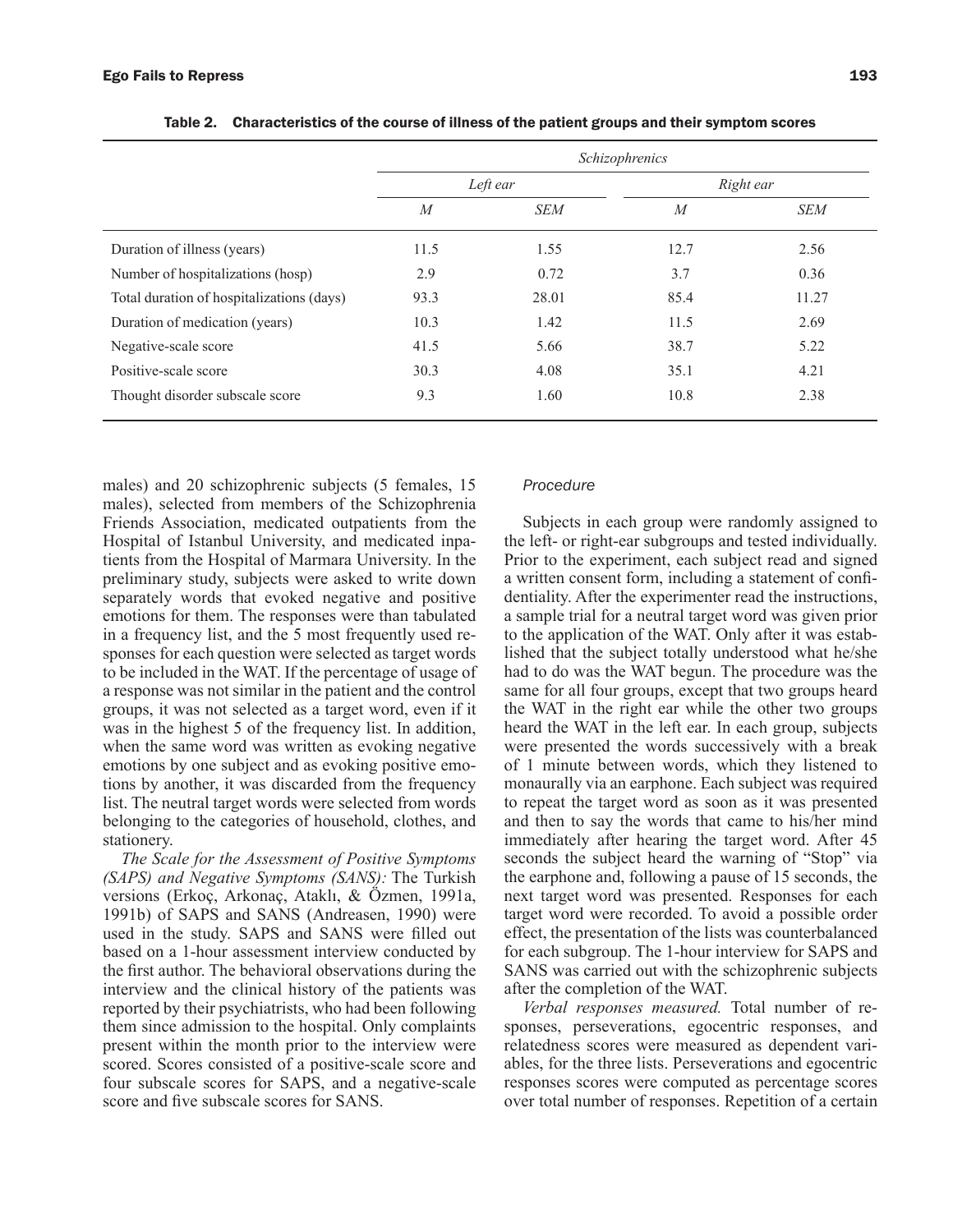response during the period of 45 seconds was considered as a perseveration. The egocentric responses were those that included subjective comments about the target word (e.g., love: "The only thing important in this world") or responses including "I" or "my" (e.g., pencil: "my pencil was lost").

The level of semantic relatedness between the target word and the responses were scored based on a relatedness analysis. The relatedness analysis was carried out after the study by the usage of Likert-type relatedness ratings (from 0: not related at all; to 5: totally related) of 5 rater groups, each including 3 raters, unaware of the aim and sample of the study. Prior to rating the actual responses, all raters received a 1-hour training session about how to score semantic relatedness and filled an example relatedness scale. Based on the Pearson correlation coefficients, the intragroup reliabilities of the five rater groups were  $r = .735$ ,  $r = .718$ ,  $r = .687$ ,  $r = 717$ ,  $r = 806$ , all significant at the 0.01 level. The intergroup reliability was  $r = .887$ , significant at the 0.01 level. Given the significant intra- and intergroup reliabilities, the sample of actual responses of the 60 subjects were equally divided among the five rater groups, each rater group rating the responses of 3 subjects from each group. The relatedness score of a single target word was calculated as the mean of scores given by the three raters for that target word. Final relatedness scores for the positive, negative, and neutral lists were calculated as the mean of relatedness scores of target words within each list.

# **Results**

The four dependent variables (total number of responses, relatedness scores, perseveration scores, egocentric responses) were submitted to separate  $4 \times 3$  mixeddesign repeated-measures ANOVAs, with groups (schizophrenic subjects tested via left ear, schizophrenic subjects tested via right ear, control subjects tested via left ear, and control subjects tested via right ear) and word lists (emotionally positive, negative, and neutral list) as the factors. Since the number of groups exceeded 3, post-hoc comparisons were made by using Fisher's LSD (Least Significant Difference).

#### *Total number of responses*

The means and standard error of means (*SEM*) of the total number of responses produced are summarized in Figure 1. ANOVA results indicated that the main effect of group,  $F(3, 56) = 1.71$ ,  $MSE = 55.46$ ,  $p > .05$ , and



Figure 1. Means and standard error of means of the total number of responses produced.

the main effect of list types,  $F(2, 112) = 2.25$ , *MSE*  $= 4.01, p > .05$ , did not attain significance. However, a significant Group  $\times$  List interaction was obtained,  $F(6, 112) = 2.22$ ,  $MSE = 3.95$ ,  $p < .05$ . The cell means revealed that control subjects receiving the WAT from the right ear produced strikingly more responses on the neutral words list compared to the other three groups.

#### *Relatedness scores*

The means and SEMs for the relatedness scores are shown in Figure 2. An ANOVA revealed a significant main effect for groups,  $F(3, 56) = 8.28$ ,  $MSE = 8.64$ , *p* < .001, but not for lists, *F*(2, 112) = 2.23, *MSE* = 0.70,  $p > .05$ , or for the Group  $\times$  List interaction,  $F(6, 112)$  $= 1.52$ ,  $MSE = 0.48$ ,  $p > .05$ . Post-hoc comparisons showed that relatedness scores of the schizophrenic subjects' right-ear group were lower than the scores of both control groups ( $p < .0001$ ).



Figure 2. Means and standard error of means of the relatedness scores.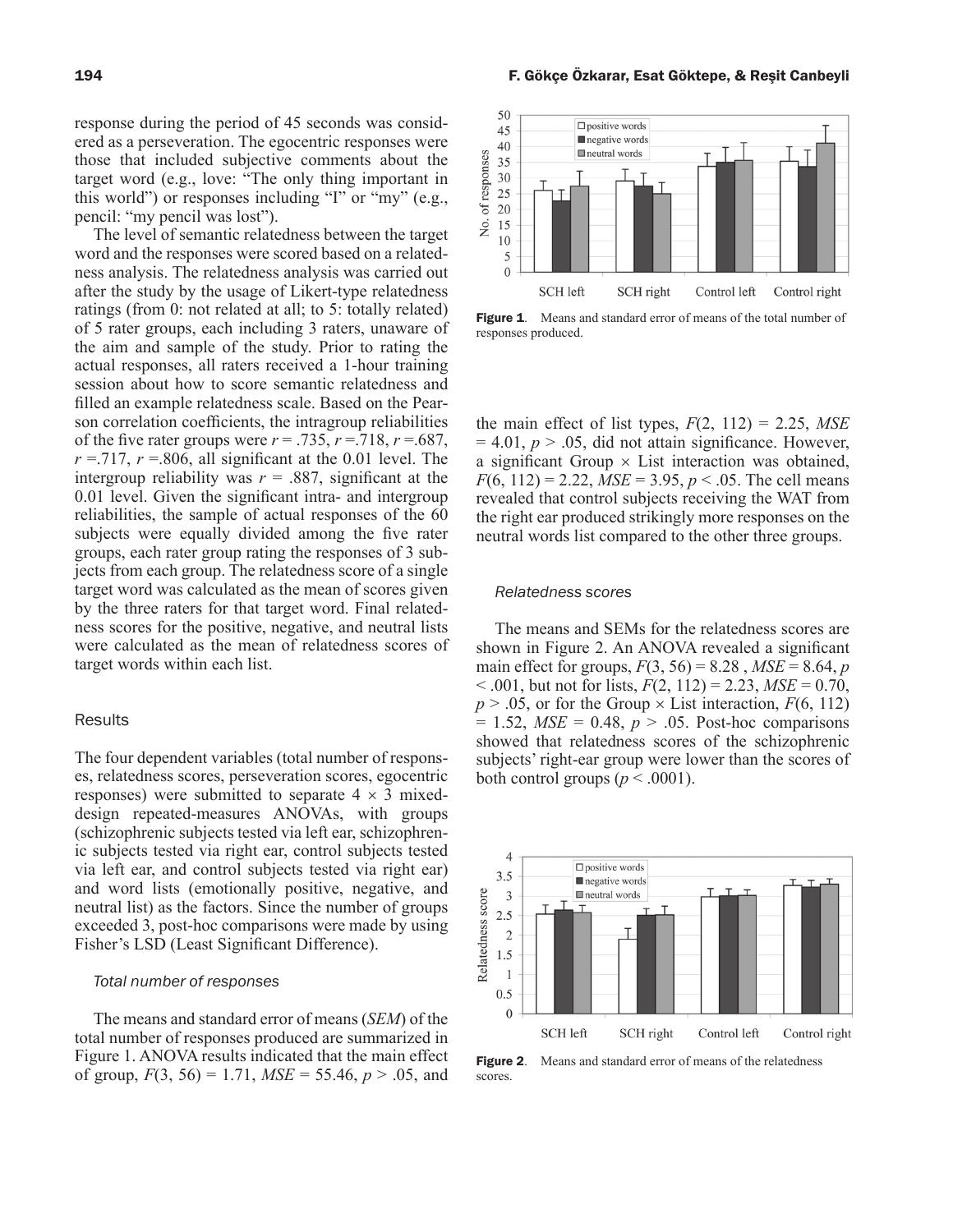

Figure 3. Means and standard error of means of perseverations.

#### *Perseverations*

The means and *SEM*s for perseverations are shown in Figure 3. An ANOVA for perseverations revealed a significant main effect for group, *F*(3, 56) = 3.63 , *MSE*   $= 219.58, p < .05$ , and for list types,  $F(2, 112) = 3.46$ ,  $MSE = 47.81$ ,  $p < .05$ , as well as a significant Group  $\times$  List interaction,  $F(6, 112) = 3.54$ ,  $MSE = 49.04$ ,  $p \le$ .005. Post-hoc comparisons showed that schizophrenic subjects receiving the WAT from the right ear perseverated more than the controls receiving it via the right (*p*  $<$  0.005) or the left ear ( $p$  < 0.05). The Group  $\times$  List interaction revealed that schizophrenic subjects receiving the WAT from the right ear perseverated significantly more on the neutral list.

#### *Egocentric responses*

The means and *SEM*s of egocentric responses are displayed in Figure 4. An ANOVA revealed a significant main effect for word lists, *F*(2, 112) = 18.22, *MSE* 



Figure 4. Means and standard error of means of the egocentric responses.

 $= 3,852.46, p \le 0.0001$ . There was a trend toward a significant main effect for groups,  $F(3, 56) = 2.36$ , *MS*  $E= 3,312.98, p = .081$ , while no Group  $\times$  List interaction was observed,  $F(6, 112) = .98$ ,  $MSE = 207.40$ , *p* > .05. Tests of within-subjects contrasts showed that all subjects produced more egocentric responses for the positive and the negative words lists than for the neutral words list ( $p \le 0.0001$ ). The trend toward a significant main effect of groups showed that schizophrenics receiving the WAT from the right ear produced more egocentric responses than did the control subjects receiving the WAT from the right ear, whereas schizophrenic subjects receiving the WAT from the left ear and the two control groups did not differ from each other.

### **Discussion**

The relation of WAT performances with the associative memory network that is initially activated

With respect to the primary aim of the study—examining whether associative memory impairment in schizophrenia varied depending on which hemispheric network (left vs. right) is initially activated—findings supporting our prediction were obtained. While the results related to the total number of responses showed no difference between the groups, analysis of the relatedness scores revealed that schizophrenic subjects who received the WAT in the right ear produced associations less related to the target word compared to the controls who received the WAT in the right or the left ear.

As predicted, these findings suggest that when the WAT was heard in the right ear, and the associative network in the left hemisphere was initially activated, the associations of the schizophrenic subjects became semantically more unrelated to the target word and more remote associations appeared. The detection of a more marked associative memory impairment in the left hemisphere is in agreement with findings in the literature reporting more severe frontotemporal disconnection in the left hemisphere of schizophrenic subjects (Bullmore et al., 1998; McCarley et al., 1989; Rushe et al., 1999). In contrast to the studies stating equal levels of frontotemporal impairment in both hemispheres of schizophrenic subjects (Hazlett et al., 2000; Yurgelun-Todd et al., 1997), the present findings suggest that the left frontotemporal disconnection in schizophrenic subjects is more severe.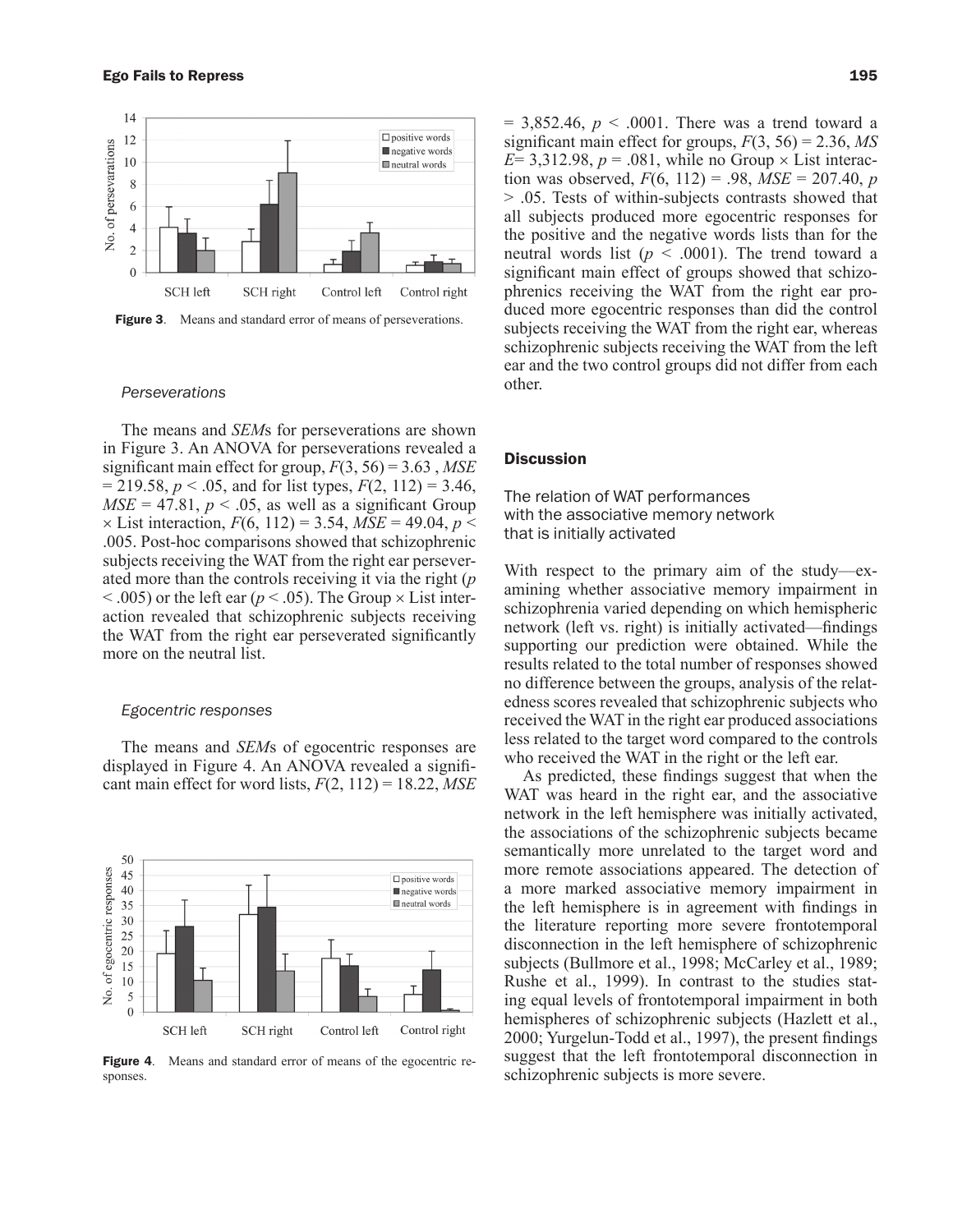The present results can be evaluated in the light of findings that the neural breakdown in communication between the frontal and the temporal lobes, a possible reason for schizophrenic patients' loose associations (Hoffman, 1987), seems to be more severe in the left hemisphere. In other words, the associative memory network in schizophrenic patients' left hemisphere is interrupted by remote associations more than is the network in right hemisphere (Hoffman, 1987; cf. Crow, 1998).

Analysis of perseverations during the WAT revealed supporting evidence for studies reporting left frontal lobe hypoactivation of persons with schizophrenia as the crucial determinant of the left frontotemporal disconnection (Chen et al., 1996; Higashima et al., 2000; Morice, 1990; Nohara et al., 2000; Tauscher et al., 1998; Yurgelun-Todd et al., 1996). The present results showed that schizophrenic subjects receiving the WAT via the right ear perseverated significantly more than the control subjects receiving the WAT via the right or the left ear, whereas schizophrenic subjects receiving the WAT via the left ear did not differ from either control group in terms of perseverations. Considering perseverations as the outcome of the frontal dysfunction (Shimamura, Janowsky, & Squire, 1991), the lateralized findings about perseverations imply that during the WAT a frontal hypoactivation may have occurred in the schizophrenic subjects' left hemisphere, while their right frontal activation remained intact. This finding provides support for left frontal hypoactivation during the WAT and suggests that the presence of frontal hypoactivation in both hemispheres of the schizophrenic subjects during neuropsychological tasks (Hazlett et al., 2000) has to be reinterpreted as depending on the administered task. The present finding also provides additional evidence for the underlying reasons for the left frontotemporal disconnection. Given the importance of the inhibitory functions of the frontal lobes and the hypofrontality detected in the left hemisphere of schizophrenic subjects, the disorganization of memory networks in the left hemisphere may be more understandable in terms of the failure of left frontal inhibition (Weisbrod et al., 2000). The present findings are also in line with the previous study indicating that left frontal deficiencies in schizophrenia lead to the failure of left hemisphere semantic processing characterized by the inhibition of remote associations (Weisbrod et al., 1998).

Additional support for the left-hemisphere semantic processing deficit underlying the associative memory impairment comes from the analysis of egocentric responses produced during the WAT. Although it was not statistically significant, schizophrenic subjects re-

ceiving the WAT from the right, but not the left, ear produced more egocentric responses than did their controls. Therefore, the egocentric associations interrupting the associative network seem to occur more frequently when the left hemisphere of schizophrenic subjects is initially activated. The production of egocentric responses by persons with schizophrenia is considered to be one of the reasons leading to deviations from the normal flow of associations (Jung, 1939; Kerns et al., 1999; Levine, Caspi, & Laufer, 1997; Rossell et al., 1999). Thus, the trend of more egocentric responses during activation of the left hemisphere is in line with the higher amounts of deviation in the associative tracks within the left hemisphere, shown by lower relatedness scores for the schizophrenia–rightear group.

# The relation of WAT performances with the emotional valence of target words

The second aim of the study was to examine whether associative memory performance varied with the emotional valence of the target word. Subjects in all treatment groups produced similar numbers of responses on each list, suggesting that the level of activation of the associative memory networks did not vary according to the affective content of the words in the WAT. In addition, analysis of relatedness scores showed no significant difference due to the emotional valence of the target-word lists. Therefore, stimuli with varying affective content did not seem to influence the associative memory tracks. These findings were obtained for all the groups, suggesting that the associative memory impairment in schizophrenia did not vary according to the emotional valence of the target word. In the literature, word-recall studies that examined the variance of recall performances according to emotionally laden words found an inferior recall of positive-affect materials in schizophrenics (cf. Calev, 1996). However, there are no comparable studies examining the effects of differential affective processing on the associative memory performances.

The results of the present study also indicate that both schizophrenic and control subjects produced significantly more egocentric responses to the negative and the positive lists than to the neutral list. Using a version of the WAT that included only negative and neutral words, Levine, Caspi, and Laufer (1997) found that schizophrenic subjects produced more egocentric responses to negative target words than to neutral words. While Levine, Caspi, and Laufer (1997) explained their findings in terms of the greater attrac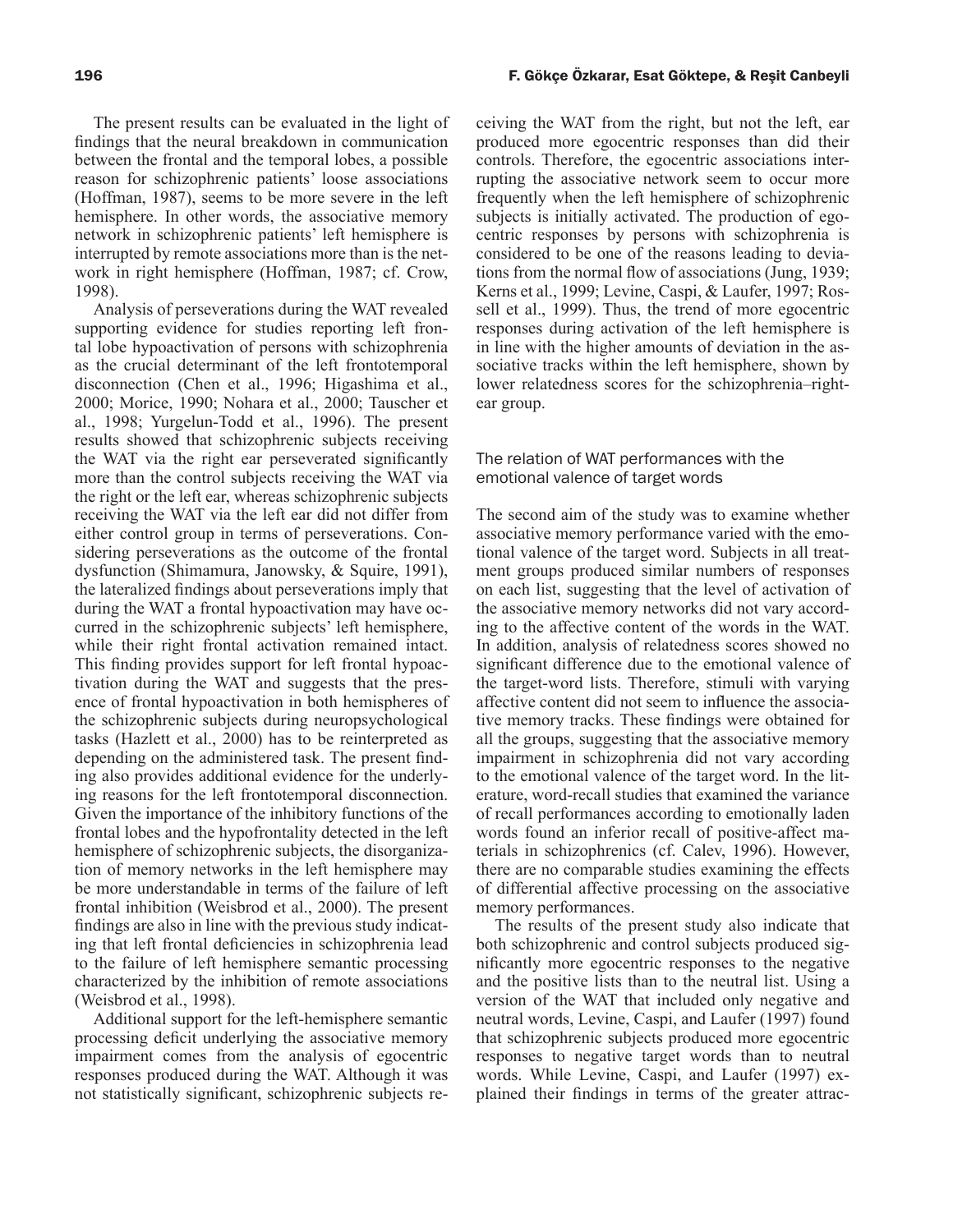tiveness of negative-affect materials for subjects with schizophrenia, the present study revealed that this effect is valid not only for material with negative affect, but also for words with positive affect. In addition, it was seen that this effect is important not only for the schizophrenic subjects, but also for the control subjects. Therefore, it can be stated that the issue is not the attractiveness of negative-affect materials on persons with schizophrenia, but the general attractiveness of emotionally laden stimuli for all subjects. During the WAT, stimuli with emotional valence provoke more egocentric responses because when a subject is faced with an emotional reminder, egocentric associations within personal memory are activated. In contrast, neutral stimuli do not have direct influences on personal associations.

Schizophrenic subjects receiving the WAT from the right ear perseverated strikingly more on the neutral words list. This higher number of perseverations may be interpreted in terms of the left hemisphere's role in functional/action related knowledge, which is relevant for representing artifacts/man-made categories (Kiefer, 2001; Tranel, Damasio, & Damasio, 1997). It is generally accepted that the left hemisphere encodes and stores concrete categories better than the right hemisphere does (reviewed in Brown & Kosslyn, 1993). Therefore, the storage and retrieval of information related to concrete objects, like artifacts, are the specializations of the left hemisphere. Since, the neutral words used in the WAT in the present study were selected from artifacts (e.g., plate, coat), the associations related to these neutral words required the activation of the left hemisphere. Given the left-hemisphere impairment observed in schizophrenia, the higher perseverations in response to neutral target words received via the right ear may be a meaningful result in terms of the functional failure of the left hemisphere for concrete stimuli. More response production on the neutral words list by control subjects receiving the WAT from the right ear also confirms the general assumption that in intact brains the left hemisphere is better in retrieving information about visual—thus concrete—categories.

# Conclusion and recommendations

Performances on the WAT demonstrated that the associative memory impairment in schizophrenia was, as predicted, more marked when the right ear was stimulated. Although the monaural application of word-generation tasks involves mostly contralateral and some ipsilateral projections, the performance abnormalities

of the schizophrenic subjects were higher for right-ear presentation. As WAT is a task of word generation, the left hemisphere could be assumed to be primarily involved, and poorer performance for both schizophrenic groups—regardless of stimulation side—could have been expected. But the performances of the schizophrenic group receiving the WAT via the left ear were not significantly different from the performance of the control groups. Thus, the monaural application of WAT seemed to provide a lateralized investigation of the associative memory impairment. The higher rate of intrusive egocentric associations and the lower semantic relatedness of associations observed in responses of schizophrenic subjects who took the WAT via the right ear supported the left frontotemporal disconnection hypothesis. The higher rate of perseverations while the WAT was administered via the right ear pointed to left frontal hypoactivation, which seems to be related to the lack of inhibition over associative memory networks in the left hemisphere. Disinhibition of egocentric associations, which may be interpreted as a failure of repression, causes an intrusion of the unconscious into the consciousness of the patients. Supporting the study of Weisbrod et al. (1998), the present findings may also indicate that *while right-hemisphere semantic processing, responsible for both remote and close associations, seems more intact in schizophrenia, lefthemisphere semantic processing, responsible for the inhibition of remote associations, is disturbed.*

The interpretations above are also in line with psychoanalytic theorization that schizophrenia is a narcissistic disorder, in which libido is withdrawn from the outside world and invested in the self (Grotstein, 1984). Due to the failure of repression of the unconscious processes related to the self, the patient regresses to a narcissistic primitive state, presumably with righthemisphere processes underlying it. In narcissistic primitive states, where primary-process thoughts dominate, schizophrenic patients express ideas and wishes that other people repress. Therefore, loose associations observed in psychotic speech reflect the egocentric intrapsychic conflicts of the patient. In conclusion, the psychoanalytic suggestion that, in schizophrenia, "*Ego fails to repress the unconscious*" is parallel to the findings of the present study stating that "*The left frontal lobe fails to inhibit remote associations processed by right-hemisphere semantic networks*." This brings out the question of whether underlying the psychic phenomenon there are impairments of these neural mechanisms. The "failure of repression by the ego" may have a neural substrate linked with the "failure of the inhibitory functions of the left frontal lobe." According to the dual-aspect theory, these two similar explanations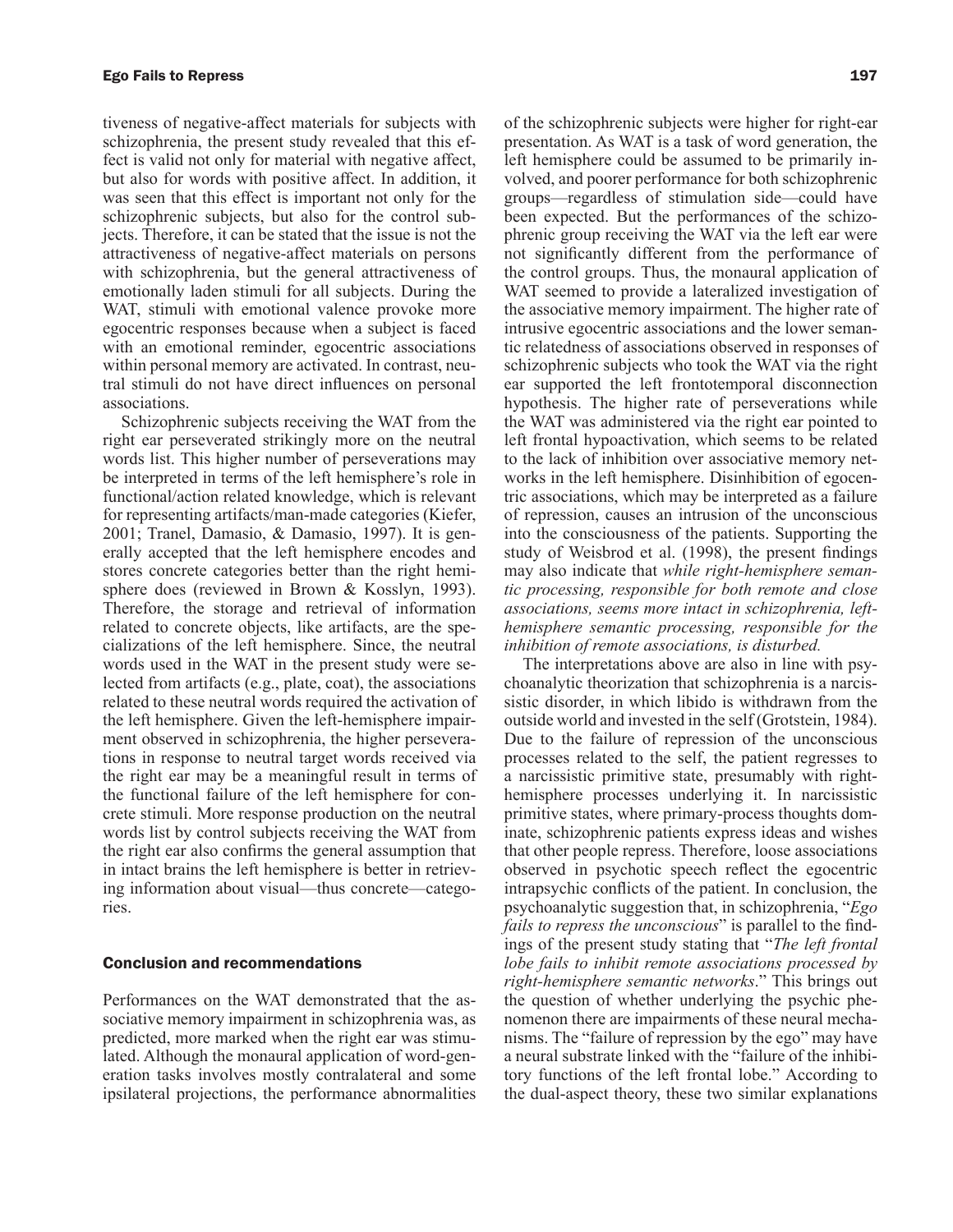seem to reflect a unique quality of mind–body interactions in schizophrenia. However, it is highly important not to equate the psychodynamic and neuroscientific terminologies stated above, since only their integration explains the whole phenomenon. Neither the psychodynamics nor the neural mechanics can explain the whole picture alone.

Regarding the limitations of the present study, these relate to monaural application and the effect of medication. As monaural stimulation leads to mostly contralateral and some ipsilateral projections, the study of monaural tasks—as in the present study—is intended to observe the processing of the initially activated cortex, which is the contralateral one. Considering the interhemispheric transmission deficit suggested for schizophrenia (Mohr, Pulvermüller, Cohen, & Rockstroh, 2000; Endrass, Mohr, & Rockstroh, 2002), a future study comparing the monaural and dichotic application of the WAT is required. In addition, the present study investigated the associative disturbances of schizophrenic subjects who were on medication. Since medications lead to neurochemical changes, it would be useful to repeat this research with a sample of schizophrenic subjects who are not on medication.

#### **REFERENCES**

- Aloia, M. S., Gourovitch, M. L., Missar, D., Pickar, D., Weinberger, D. R., & Goldberg, T. E. (1998). Cognitive substrates of thought disorder, II: Specifying a candidate cognitive mechanism. *American Journal of Psychiatry,* 155: 1677– 1684.
- Andreasen, N. C. (1984). *The Broken Brain*. New York: Harper & Row.
- Andreasen, N. C. (1990). Methods for assessing positive and negative symptoms. *Modern Problems of Pharmacopsychiatry,* 24: 73–88.
- Baaré, W. F. C., Pol, H. E. H., Hijman, R., Mali, W., Viergever, M. A., & Kahn, R. S. (1999). Volumetric analysis of frontal lobe regions in schizophrenia: Relation to cognitive function and symptomatology. *Biological Psychiatry,* 45: 1597–1605.
- Bell, M., Bryson, G., & Lysaker, P. (1997). Positive and negative affect recognition in schizophrenia: A comparison with substance abuse and normal control subjects. *Psychiatry Research,* 73: 73–82.
- Brown, H. D., & Kosslyn, S. M. (1993). Cerebral lateralization. *Current Opinion in Neurobiology,* 3: 183–186.
- Bruder, G. E. (1994). Cerebral laterality and psychopathology: Perceptual and event-related potential asymmetries in affective and schizophrenic disorders. In: R. J. Davidson & K. Hugdahl (Eds.), *Brain Asymmetry*. Cambridge, MA: Bradford, pp. 661–691.
- Bullmore, E. T., Woodruff, P. W. R., Wright, I. C., Rabe-

Hesketh, S., Howard, R. J., Shuriquie, N., & Murray, R. M. (1998). Does dysplasia cause anatomical disconnectivity in schizophrenia?. *Schizophrenia Research,* 30: 127–135.

- Calev, A. (1996). Affect and memory in depression: Evidence of better delayed recall of positive than negative affect words. *Psychopathology,* 29: 71–76.
- Chen, E. Y. H., Lam, L. C. W., Chen, R. Y. L., Nguyen, D. G. H., & Chan, C. K. Y. (1996). Prefrontal neuropsychological impairment and illness duration in schizophrenia: A study of 204 patients in Hong Kong. *Acta Psychiatrica Scandinavica,* 93: 144–150.
- Connolly, J. F. (1985). Stability of pathway-hemisphere differences in the auditory event-related potential (ERP) to monaural stimulation. *Psychophysiology,* 22: 87–95.
- Crow, T. J. (1998). Schizophrenia as a transcallosal misconnection syndrome. *Schizophrenia Research,* 30: 111–114.
- Davidson, R. J. (1994). Cerebral asymmetry, emotion, and affective style. In: *Brain Asymmetry*, ed. R. J. Davidson & K. Hugdahl. Cambridge, MA: Bradford, pp. 361–387.
- Dimitrov, M., Granetz, J., Peterson, M., Hollnagel, C., Alexander, G., & Grafman, J. (1999). Associative learning impairment in patients with frontal lobe damage. *Brain and Cognition,* 41: 213–230.
- Endrass, T., Mohr, B., & Rockstroh, B. (2002). Reduced interhemispheric transmission in schizophrenia patients: Evidence from event-related potentials. *Neuroscience Letters,*  320: 57–60.
- Erkoç, Ş., Arkonaç, O., Ataklı, C., & Özmen, E. (1991a). Negatif Semptomları Değerlendirme Ölçeğinin Güvenilirliği ve geçerliliği [The Reliability and Validity of the Scale for the Assessment of Negative Symptoms]. *Düşünen Adam,* 4: 16–19.
- Erkoç, Ş., Arkonaç, O., Ataklı, C., & Özmen, E. (1991b). Pozitif Semptomları Değerlendirme Ölçeğinin Güvenilirliği ve geçerliliği [The Reliability and Validity of the Scale for the Assessment of Positive Symptoms]. *Düşünen Adam,* 4: 20–24.
- Feinstein, A., Goldberg, T. E., Nowlin, B., & Weinberger, D. R. (1998). Types and characteristics of remote memory impairment in schizophrenia*. Schizophrenia Research,* 30: 155–163.
- Flor-Henry, P. (1969). Schizophrenic-like reactions and affective psychoses associated with temporal lobe epilepsy: Etiological factors. *American Journal of Psychiatry,* 126: 400–404.
- Galderisi, S., Mucci, A., Mignone, M. L., Bucci, P., & Maj, M. (1999). Hemispheric asymmetry and psychopathological dimensions in drug-free patients with schizophrenia. *International Journal of Psychophysiology,* 34: 293–301.
- Galin, D., Rodgers, V., & Merrin, E. L. (1990). Story recall under monaural and binaural conditions in psychiatric patients. *Biological Psychiatry,* 28: 794–808.
- Grosh, E. S., Dochetry, N. M., & Wexler, B. E. (1995). Abnormal laterality in schizophrenics and their parents*. Schizophrenia Research,* 14: 155–160.
- Grotstein, J. S. (1984). The Schreber case: A reappraisal. *International Journal of Psychoanalytic Psychotherapy,* 10: 321–382.